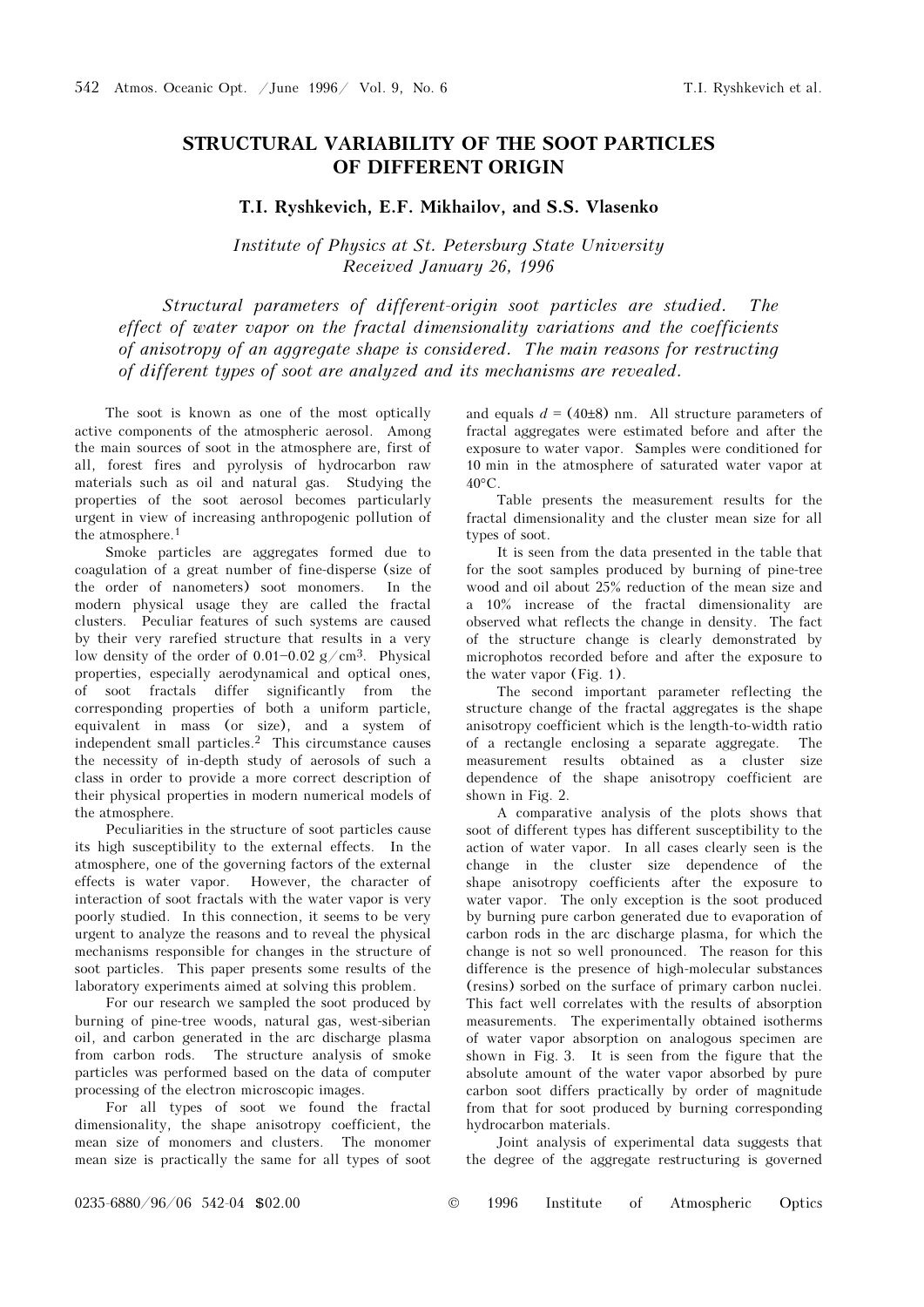mainly by two factors: the character of particle-toparticle contact and the wettability. It is known that in burning of hydrocarbons, in addition to soot, high-molecular organic substances are produced. Resinous products are adsorbed on the particle surface, therefore the coagulation contact between particles is realized via the interphase layer that reduces the bond energy. Fractal aggregates, containing the elements with reduced energy of particle-to-particle interaction, are more likely to be restructured under the action of external factors. On the other hand, the presence of organic substances, including oxygen in the form of hydroxyl and carbonyl groups, on the particle surface significantly increases the system capability to absorb water vapor and, therefore, increases its wettability.

TABLE I. Change of the structure of soot particles under exposure to water vapor.

| Origin of soot | Fractal dimensionality of particles |                | Particle mean size $(\mu m)$ |                |
|----------------|-------------------------------------|----------------|------------------------------|----------------|
| particles      | before exposure                     | after exposure | before exposure              | after exposure |
| Pine-tree wood | . 76                                | .88            | 0.59                         | 0.47           |
| Эil            | 1.72                                | .85            | 0.53                         | 0.40           |
| Carbon         | .74                                 | -76            | 0.45                         | 0.45           |



FIG. 1. Microphotograph of clusters of the soot produced by burning of oil: before (1) and after (2) the exposure to water vapor.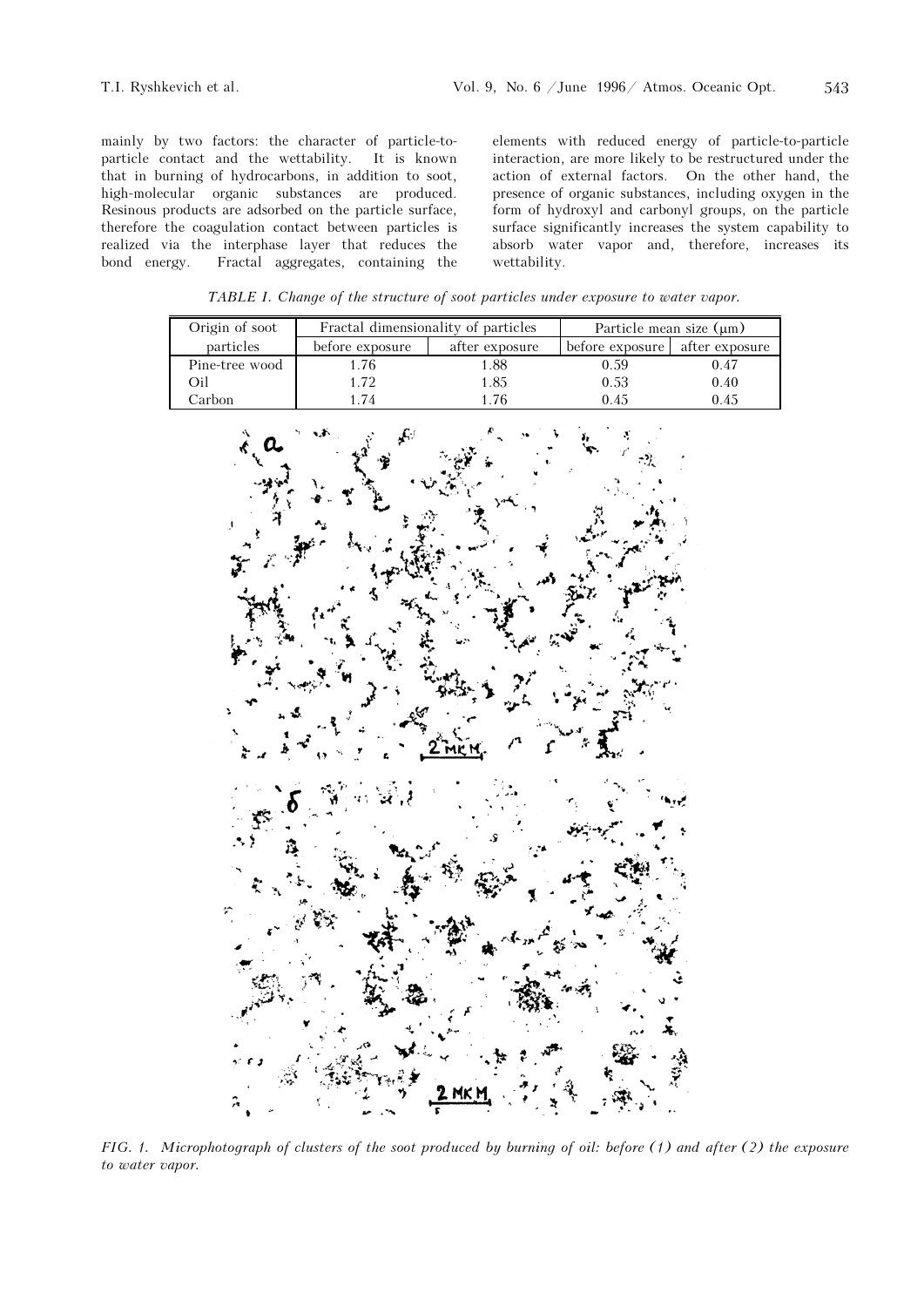

FIG. 2. The cluster size dependence of the shape anisotropy coefficients for the soot produced by burning pine-tree wood (a), natural gas (b), oil (c), and pure carbon generated by evaporation of carbon robs in arc discharge plasma  $(d)$ : before  $(1)$  and after  $(2)$  the exposure to water vapor.



FIG. 3. Experimental isotherms of water vapor adsorption at a specimen temperature of 25°C for soot produced by burning of pine-tree wood (1), oil (2), natural gas (3), and pure carbon generated by evaporation of carbon rods in the arc discharge plasma (4); the closed symbols correspond to the adsorption branch, while the open ones are for the desorption branch.

In the general form the mechanism of changing the structure of fractal clusters under the action of

water vapor can be presented in the following way. Fractal aggregates, being the condensation nuclei, absorb the vapor. In the places of drop formation, due to the surface tension forces, the structure deforms thus giving rise to more dense globules. And, if the critical size of a drop is greater than the fractal size, the whole object proves to be deformed. Otherwise, separate "ballsB are formed in the fractal matrix. Both variants of the structure change under the exposure to water are clearly seen in the microphotographs of soot clusters; Fig. 1b demonstrates the restructing of the first type, whereas Fig. 4 corresponds to that of the second type. The presence of the charge in fractals is of principal importance for the condensation acitivity.<sup>3</sup> In this case globules are formed on even nonwettable carbon particles (pure carbon) in the places of charge concentration. It can be seen from Fig. 4 that this process occurs mainly at the periphery of an aggregate. By virtue of the remote character of Coulomb forces, the periphery is the most probable place for "bindingB of charged particles.

Thus the results obtained show that one of the possible reasons for ambiguous interpretation of the experimental data obtained in optical measurements of aerosols containing the soot component may be due to the structure variability of soot particles under the exposure to external factors, among them water vapor.